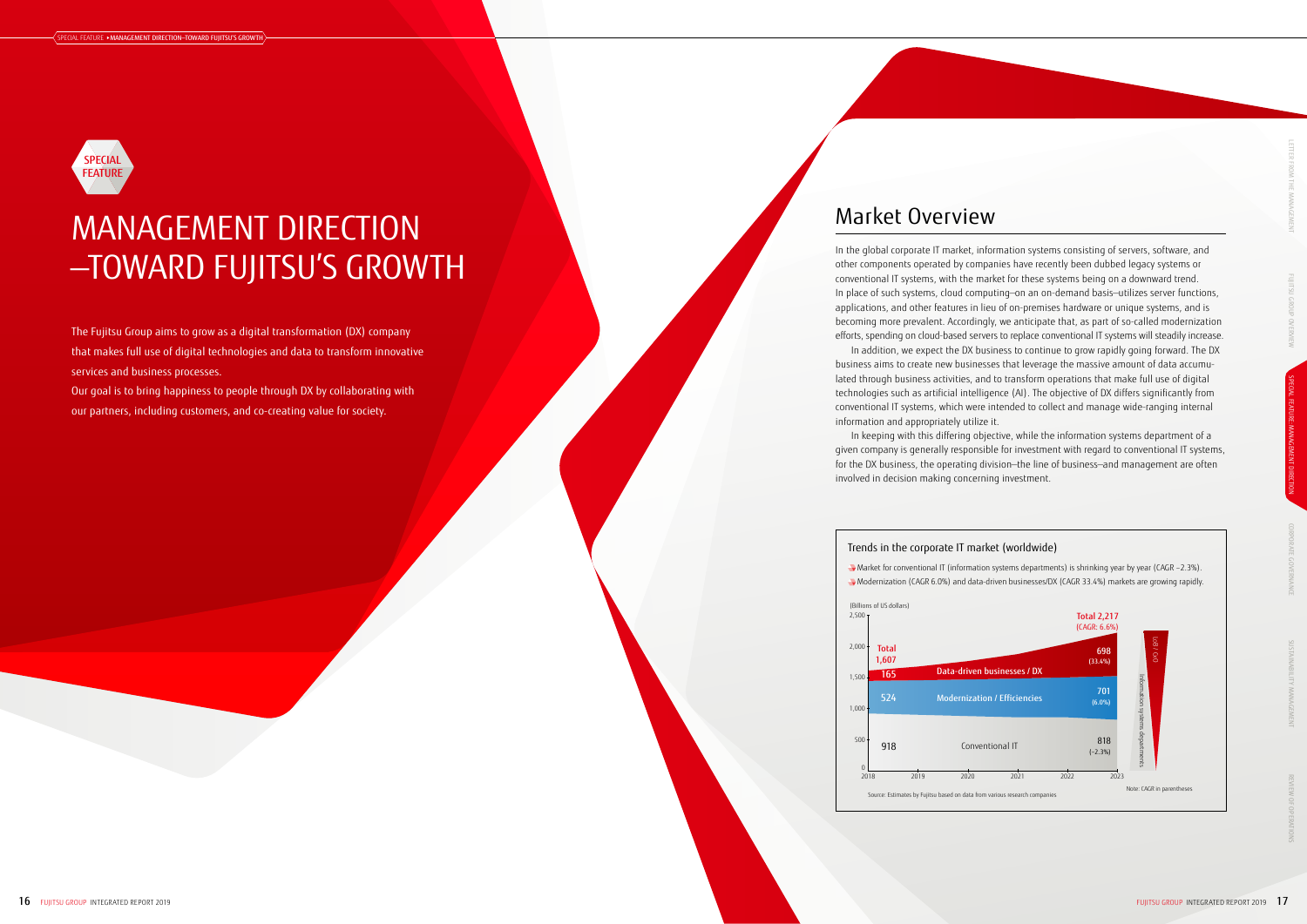# Core Policy

Fujitsu has positioned the digital field—which includes modernization aimed at DX, the analysis and visualization of data, and more efficient systems operation—as its driver of growth and will capture the growth of the market to expand its business. As demonstrated by companies such as Uber, Airbnb, Netflix, Amazon, and Facebook, the leveraging of digital technologies leads to the offering of new services and acquires users on a global scale, thereby creating significant growth opportunities. We will pursue such growth opportunities to create high added value unique to the digital field, which will in turn lead to future profit growth.

At the same time, we will follow a policy of maintaining our existing level of business in the conventional IT field in order to secure profits. We have built a strong position in Japan and enjoy the leading market share in such sectors as industry and logistics. As we possess expertise in developing (integrating) conventional IT systems centered on large-scale systems, or mission-critical systems, which are related to companies' principal areas of business, we are highly regarded as an IT vendor providing operation services. Moreover, the market for conventional IT systems has been performing steadily of late and the conventional IT field is sure to be the core pillar of the Group's earnings base for the foreseeable future. We will continue leveraging the strengths and customer base we have garnered to steadily strengthen profitability, even though this market is shrinking.



Expand digital offerings, including DX, and raise profitability of conventional IT, based on robust business foundation

# The Anticipated DX Business

With growing interest in the potential of DX, competition is intensifying among IT vendors including the Fujitsu Group as well as manufacturers with industrial technology, financial institutions, and venture companies, as they all enter the DX-related services market. Under such circumstances, we will aim for a DX business that leverages Fujitsu's unique characteristics and strengths.

Our competitive edge lies in the technological prowess we have cultivated since launching the computer business in the 1950s in addition to the expertise we have accumulated in various business fields and industries with support from our robust customer base. In order to develop an IT system in line with a customer's operations, it is necessary to understand the nature of the customer's business. For example, in the case of a food manufacturer, it would be necessary to understand the lifecycle of its products, its systems for inventory management, delivery methods, and sales methods. Through long-term relationships with our customers, we have accumulated insight unattainable overnight, and we have leveraged our wealth of expertise to develop our industry-specific solutions.

We will continue to create value for customers and society through the DX business by leveraging such insight on a cross-industry basis. Transcending industry and operational boundaries, we will integrate our expertise with the expansive range of technologies required

in the digital field.

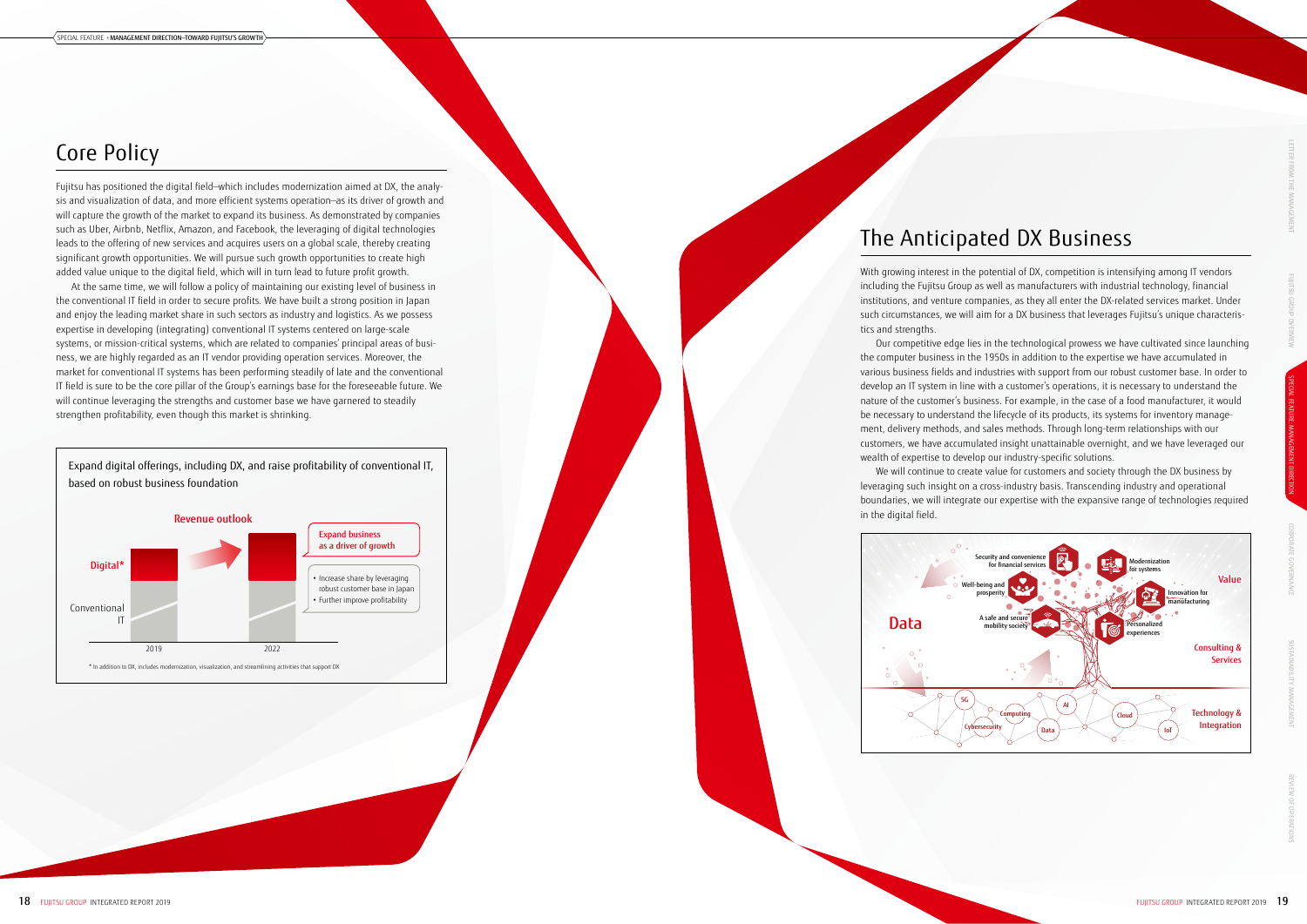## Contribution to Our Customers' Businesses Is a Prerequisite

The goal of the new company is to undertake services other than those related to the construction of IT systems that were not considered by conventional IT vendors, including the Fujitsu Group. Put simply, I believe it is a task akin to changing a company's calling. It is an endeavor to innovate ways of doing business by leveraging digital technologies, such as improving decision-making efficiency based on vast amounts of data and creating new services that utilize connections with users.

As an IT vendor, the Fujitsu Group is involved in a business that constructs IT systems within parameters defined by customer requirements and receives compensation according to the amount of labor required to complete the work. However, in the digital business, the goal is not to build IT systems but to contribute directly to the business of customers. In assessing remuneration for the rendered services, the basic question should be: "What kind of value did we create?"

In order to utilize its presence in the digital field and expand its network of external co-creation partners, the goal of the new company will be to undertake three or four symbolic projects at an early stage after its launch. Since the digital field will drive the transformation of the Fujitsu Group, we would like to pursue sales volumes, considering the ripple effects of projects.

## Focusing on the Quality of Talent

Changing a corporate calling requires participation in the most upstream process of a series of corporate activities in which management direction and business strategies are considered. Therefore, the new company must accrue outstanding talent who not only possess knowledge of digital technologies but can also understand management issues from a strategic perspective and offer advice and present proposals, while foreseeing what innovations customers will truly need and what kind of value these innovations will create. The policy of the new company will be to focus on quality rather than increasing personnel numbers, assembling exceptional talent from inside and outside the Group.

The reforms of the human resources system initiated across the entire Fujitsu Group are consistent with the policy of the new company. I hope that talent with a strong desire to realize innovation and create new value, as well as the ability to pursue that desire, will form the workforce in the new company. We will recruit talent from inside and outside the Group with expertise as well as track records in consulting and digital technologies based on a new compensation plan focused on highly talented professional employees.

As the Fujitsu Group must transform into a digital company, I hope that all Group employees will follow the initiatives being pursued by the new company and be inspired to create the types of new technologies and services that will be adopted by the new company. The enthusiasm of such employees will generate the energy to promote Groupwide change, thereby changing the calling of Fujitsu itself.

# Transforming Corporate Calling through Digital Business

# A New Company to Drive the DX Business

A new company, to be launched in April 2020, will be the driving force behind the establishment of a full-fledged DX business in the Fujitsu Group. The new company will offer one-stop services including management and business strategies for promoting digital transformation and strategic planning support for facilitating operational transformation, based on the perspective of customer experience, the supply chain, and other areas. The services also include business operation assessment, as well as the construction of IT systems that make full use of the latest technologies such as AI.

As for the personnel, we will select members of the Fujitsu Research Institute (FRI) as well as salespeople and system engineers (SEs) from the Group, who have sufficient knowledge and proven track records, to work as consultants. We will also transfer engineers such as specialists in middleware and software development, data analysis, and AI, to commence operations with a workforce that can provide flexible services, not only consulting at the upstream stage but also at technology implementation downstream. We intend to strengthen the new company's human resource structure going forward by dispatching staff from within the Fujitsu Group, developing talent, and proactively hiring consultants and other staff from outside the Group.

By making the new company an autonomous entity rather than a division of Fujitsu, it will provide optimal services and products for customers independently as well as through alliances with external partners. Moreover, although we will initially offer services to the manufacturing, distribution, and financial services industries, where progress is being made in DX, we will eventually approach industries and departments of existing customers with which Fujitsu has had little interaction to date.

The Fujitsu Group aims to increase consolidated revenue in the digital field to ¥1.3 trillion in the fiscal year ending March 31, 2023, through such measures as the expansion of the new DX company.

Izumi Nagahori Corporate Executive Officer Executive Vice President, Head of Digital Software & Solution Business Group Technology Solutions Business



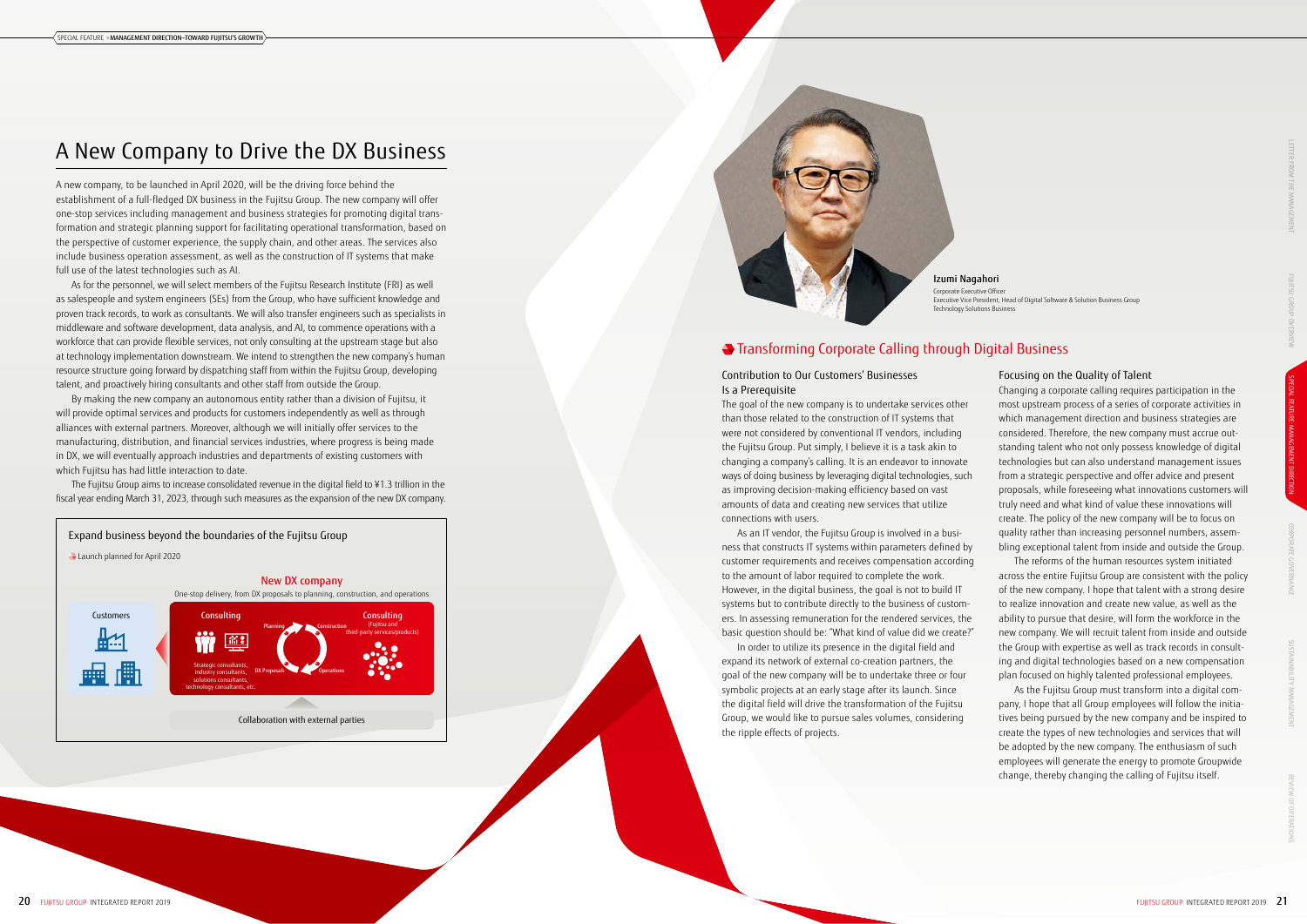# Digital Technologies Supporting DX

We will concentrate resources on digital technologies that help promote DX and further bolster them. To provide services that deliver value to customers and society, we will leverage our unique strengths accumulated through the development and implementation of cutting-edge technologies in the following seven key technology fields.

> We will provide Virtuora DX,<sup>\*2</sup> Chain Data Lineage,\*3 and other technologies that leverage AI to realize management and business strategies, and ensure the reliability of data.

## Multi-Factor Biometric Authentication, Security by Design

In addition to operating cyber defense, highly talented experts will provide "security by design," with countermeasures developed in the planning and design stages in accordance with the level of risks associated with the handling of the data in question.

We will leverage technologies that enable the quick processing of large volumes of data such as Dracena\*4 and edge computing to provide IoT solutions.

# Hybrid Cloud and Multi-Cloud

We will support the migration of customers' existing mission-critical systems to hybrid cloud and multicloud environments. At the same time, we will bolster the operational services for the latter.

# Virtuora DX, Data Lake, Chain Data Lineage



## $22$  FUJITSU GROUP INTEGRATED REPORT 2019  $23$

- \*2 Fujitsu's proprietary technology using a blockchain platform to manage information with visualized value among data managed by corporations and organizations
- \*3 Fujitsu's proprietary technology that can track the creation and processing history of inter-company data, from current data to the data provision source

# Dracena, Edge Computing, Real-Time Digital Twin

\*4 Fujitsu's unique stream data processing technology that enables additions or changes to process content without stopping the whole data process

### Cybersecurity





# SUSTAINABILITY MANAGEMENT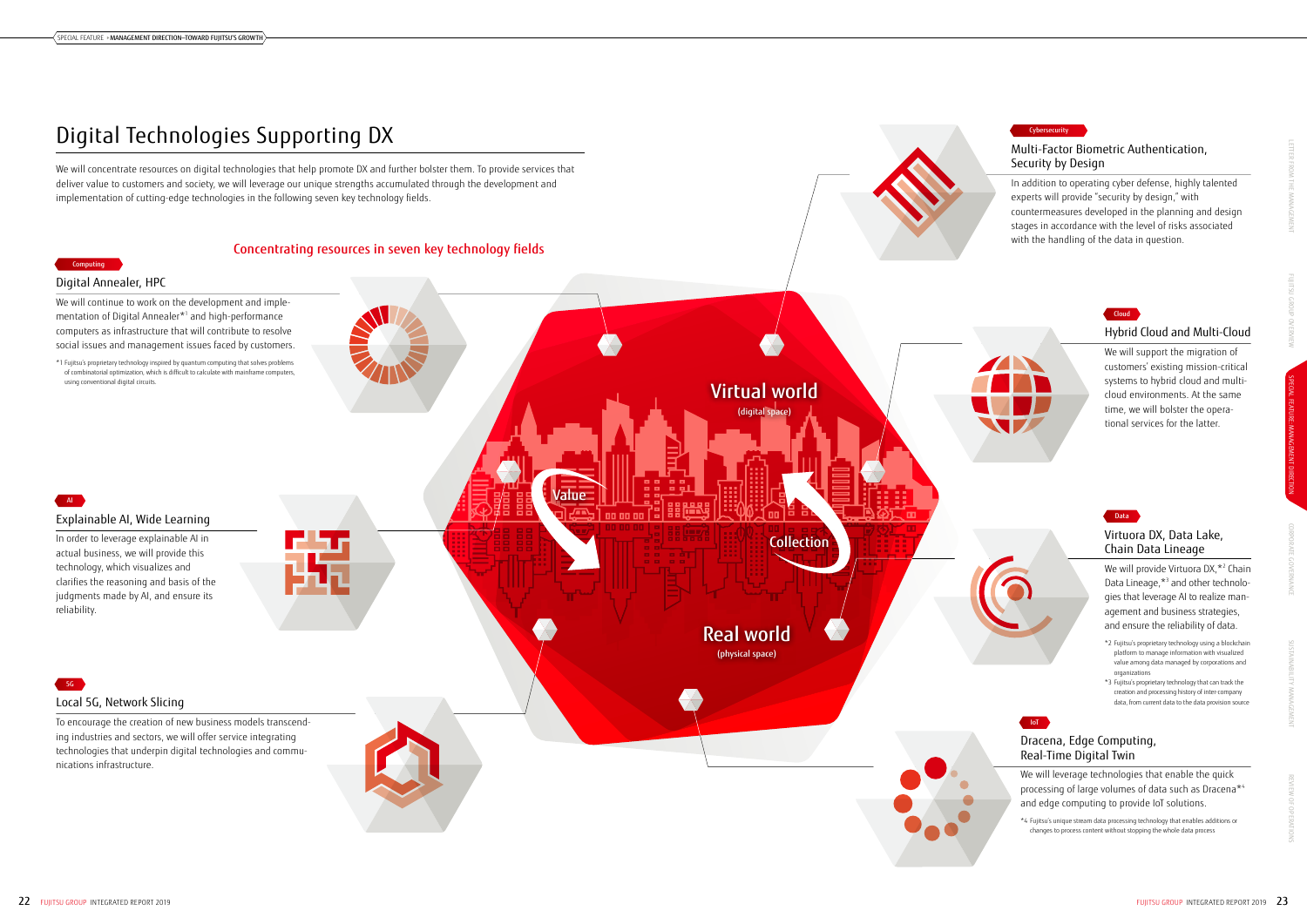Regarding our existing services business, we will maintain and strengthen our robust customer base, particularly in Japan, to further expand our market share. At the same time, we will maximize profits by reducing costs. In this field, we will achieve an increase in profits of over ¥70 billion on a cumulative basis by the fiscal year ending March 31, 2023.

At the same time, we will increase our competitiveness in terms of providing services. We plan to expand the number of employees at our Global Delivery Centers (GDCs)—offshore development bases vital to bolstering our competitive edge—from 14,000 at the end of fiscal 2018 to 20,000 by the end of fiscal 2022. Through the strategic leveraging of GDCs, we will further reduce development costs in system construction (integration) projects in Japan, which we have been pursuing in recent times. Furthermore, by consolidating the Fujitsu Group's expertise, we will enhance GDCs as the center of excellence in our global business to provide added value, rather than simply utilizing them as low-cost development centers. In doing so, we will expand the scope of the work undertaken by GDCs, which has focused on application development to date, to encompass the entire lifecycle of an IT system, including the design and operation phases. In conjunction with this, we will overhaul the development and operations work that was traditionally assigned to system engineers, by promoting the use of templates and automation through the leveraging of AI and robotic process automation (RPA).\*<sup>1</sup> As a result, we will increase the productivity of our efforts.

The first measure will be to grow our top line by capturing steady demand in Japan. We will aim to expand our share of the services market in Japan by leveraging our wealth of knowledge of our customers' existing IT systems and operations to support modernization centering on the migration to the cloud environment of on-site systems with highly reliable services.

Furthermore, with the aim of ensuring quality assurance throughout the entire services business, we have established an organization that integrates the quality governance functions that were scattered across Fujitsu. The new organization will consolidate expertise by industry and operations performed by different businesses within the Company, with the authority to manage quality, even on the front lines of service provision. Doing so will enable us to identify potential risks at an early stage, during negotiations with customers or soon after a project commences. By appropriately promoting the project, we can secure stable profit margins in our entire services business.

\*1 Technology that automates business processes using software robots

## System Products

From the standpoint of services that generate value unique to Fujitsu, system products play an important role as they constitute the infrastructure that underpins services. With all industries increasingly demanding data accumulated through the IoT to be analyzed at greater speed by AI as well as business processes to be adapted in real time, the technological capability to develop and provide cutting-edge computing power is one of the Fujitsu Group's major advantages.

We have now initiated the manufacturing phase for *Fugaku*, the high-performance computer (HPC) embodying our aforementioned advantage, following the conclusion of the development phase that started in 2014. Planning to make it available for use between 2021 and 2022, we are promoting steady system development and implementation. Moreover, we will also commence the offering of HPCs as commercial machines for utilization on a broad scale. We launched the sales of *PRIMEHPC FX1000*, a commercial HPC that leverages technology used in *Fugaku*, and of *FX700*, an entry-level version of *PRIMEHPC FX1000*, in November 2019 and plan to expand sales globally. We will help strengthen the corporate competitiveness of customers in a variety of industries, such as those involved in the development of new drugs and materials, by providing HPCs, the primary users of which were traditionally researchers.

## **Networks**

# Strengthening Each Business in the Market

## **Services**

The full-fledged rollout of fifth-generation mobile communications system (5G) networks will offer significant business opportunities for the network business. The Fujitsu Group has already completed the investment phase for base-station control equipment and wireless equipment, promptly commencing supply to telecommunications carriers in Japan. For wireless access networks, we are making progress with initiatives for swiftly bringing to market products that match improved efficiency of development and market characteristics, based on the strategic partnership we concluded with Ericsson in 2018. For the photonics business, the backbone of 5G, we are concentrating investments in optical high-speed technology, which is one of our strengths.

As the Fujitsu Group's business shifts to services, we will improve our capabilities in a variety of fields, including network virtualization, edge computing, and operations automation, and redouble our efforts in making proposals for local 5G\*2 projects.

Our policy is to deepen coordination between different businesses within Fujitsu and utilize the technologies and talent we have cultivated in our telecommunications carrier business over many years in enterprise-focused network consulting services.

\*2 5G networks operated primarily by local governments and corporations in accordance with diverse regional or individual requirements

## Business Outside of Japan

Prioritizing Europe, the region outside Japan with the largest sales volume, in our overseas business, we will gradually shift from a business centered on the sales, operation and maintenance of hardware to a services-focused business model.

In our business in Europe, which is engaging in structural reforms, we reached an agreement with the workers' representatives for the Augsburg site in Germany to end production in September 2020, and we are proceeding with that process. In order to concentrate management resources in regions where the Fujitsu Group has strong customer bases, such as Germany and the UK, we plan to hand over responsibility for product sales to channel partners in roughly half the countries in which we have operated to date, and we have now embarked on reorganizing local subsidiaries.

Moreover, we have split Europe into two regions, Northern & Western Europe (NWE) centered on the UK and Ireland, which has a robust services business, and Central & Eastern Europe (CEE), centered on Germany, where we are promoting a shift to services from a business focused on conventional hardware sales. We have stationed executives in these regions to flexibly develop our business there.

To ensure the delivery of services with globally unified content and quality, we will strengthen coordination between overseas businesses and GDCs. As one measure, we have combined the delivery group of NWE with the GDCs and their management. Under this new structure, we will raise the proportion of offshore deliveries and strengthen cost competitiveness. In the Americas, meanwhile, we are also enhancing collaboration with GDCs while using Europe as a reference point.

FUJITSU GROUP OVERVIEW LETTER FROM THE MANAGEMENT